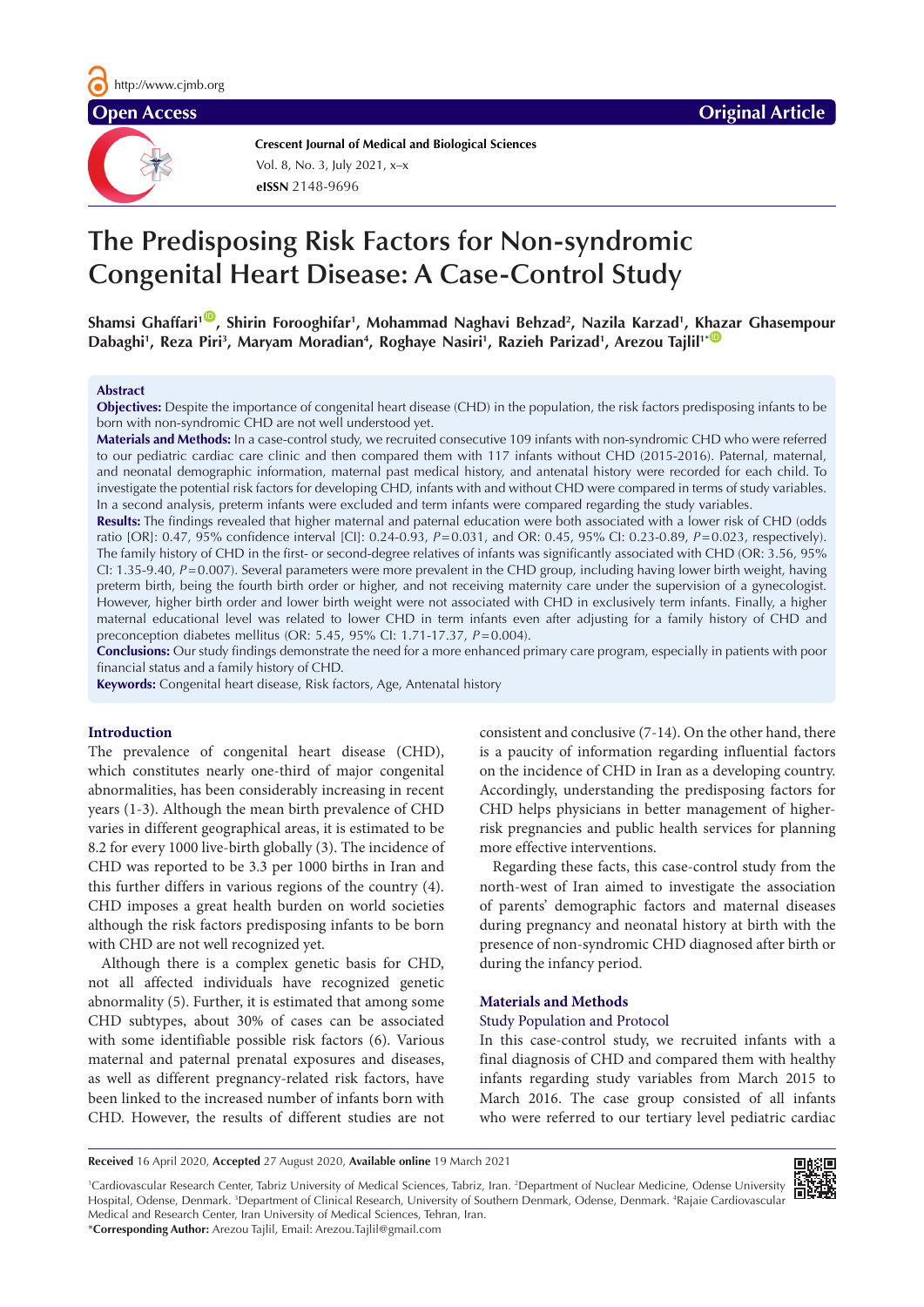# Key Messages

# **What is the current knowledge?**

- ► CHD constitutes approximately one-third of all major congenital anomalies and is considered a major global health burden.
- ► Despite its importance and increasing prevalence in recent years, the underlying predisposing factor for the development of CHD is unknown in many non-syndromic CHDs.
- Recent studies have suggested various risk factors for CHD although the results of different studies are inconclusive and the research is ongoing in this area.

**What is the innovation of this study?**

- Maternal and paternal ages are not associated with nonsyndromic CHD risk in both univariate and multivariate analyses.
- The family history of CHD in the first- and second-degree relatives of infants is an independent predictor of CHD in infants.
- Although lower birth weight and higher birth order are more prevalent in the CHD group, these factors are not associated with CHD after excluding preterm infants.
- Higher maternal education is a protective factor for CHD in infants in both univariate and multivariate analyses.

care clinic in Tabriz, which is the major referral center in the north-west of Iran, and found to have CHD. The presence of CHD was confirmed in all cases based on the echocardiographic examination. During one year, all cases were prospectively enrolled in this study. For each identified case, a control case was randomly selected on the same day among the otherwise healthy infants who were presented to the general pediatric clinic of our hospital for the evaluation of acute respiratory infections. Adopted infants and infants with genetic syndromes based on genetic and clinical evaluations were all excluded from this study. The parents of nine CHD cases did not agree with the inclusion of their infants in this study. Finally, our case group consisted of 109 CHD infants and the control group included 117 healthy infants.

One trained physician interviewed the mothers of cases and controls and filled out prepared questionnaires based on interview information and medical documentation. Paternal, maternal, and neonatal demographic information, maternal past medical history, and antenatal history were recorded for each child. The study variables included maternal and paternal age at conception, maternal and paternal educational levels, presence of CHD in the infant's mother or father or their first- or second-degree relatives, maternal smoking before conception, and preconception maternal diabetes type 1 or type 2. Moreover, other parameters were gestational diabetes, history of hypertension, history of anemia before pregnancy or in the first trimester, maternal fever in the first trimester, gender and birth order of the infant, birth weight, and the mother's total number of live births, stillbirths, and miscarriages. Additionally, planning a pregnancy, being an assisted pregnancy, getting the first maternity care in the first eight weeks of gestation, having the first positive pregnancy test in the first eight weeks of gestation, and having maternity care under the supervision of a gynecologist, along with the delivery type and preterm birth were other included variables. The mothers were also asked about their pre-pregnancy experiences regarding their perceived support from the husband, the paternal family, and the maternal family, as well as general life satisfaction, and financial problems before pregnancy. They were also questioned about their satisfaction with their pregnancy.

To investigate the potential risk factors for developing CHD, children with and without CHD were compared regarding the study variables. Although all eligible infants were included in this study regardless of their prematurity status, a second analysis for comparing cases and controls was planned in our study protocol to be exclusively performed in term infants. Based on previously published data, in which preconception diabetes (10) and family history of CHD (15) were among the most suspected risk factors for CHD, we planned to also report the association of study variables with CHD after adjustment for these two variables.

# Statistical Analysis

Data were analyzed with the software program IBM SPSS Statistics for Windows (Version 22.0. Armonk, NY: IBM Corp). Categorical and continuous variables were presented as frequencies and percentages as well as mean ± standard deviation, respectively. Moreover, Categorical and continuous variables were compared using the chisquare test or Fisher's exact test and independent *t* test, respectively. Multivariate logistic regression analysis was used to adjust study variables for the confounding effects of preconception diabetes and family history of CHD in term infants, as described previously. Crude and adjusted odds ratios with a 95% confidence interval were stated, and a two-tailed *P* value of less than 0.05 was considered statistically significant.

# **Results**

Table 1 presents the maternal history of children with and without CHD. The mean maternal age at the beginning of pregnancy was not statistically different between infants with and without CHD  $(28.06 \pm 6.67 \text{ vs. } 28.09 \pm 5.11 \text{ years},$ *P*=0.971). Similarly, the mean paternal age at the beginning of pregnancy was similar in infants with and without CHD (32.38±6.70 vs. 32.81±5.70 years, *P*=0.601). Maternal and paternal educational levels (i.e., college-level degree vs. school-level education) were significantly associated with CHD. In addition14.7% of mothers of the CHD group and 26.7% of mothers of the non-CHD group had a college level or a higher educational level (OR: 0.47, 95% CI: 0.24-0.93, *P*=0.031). Based on the results, 14.7% and 27.4% of fathers of the CHD and non-CHD groups had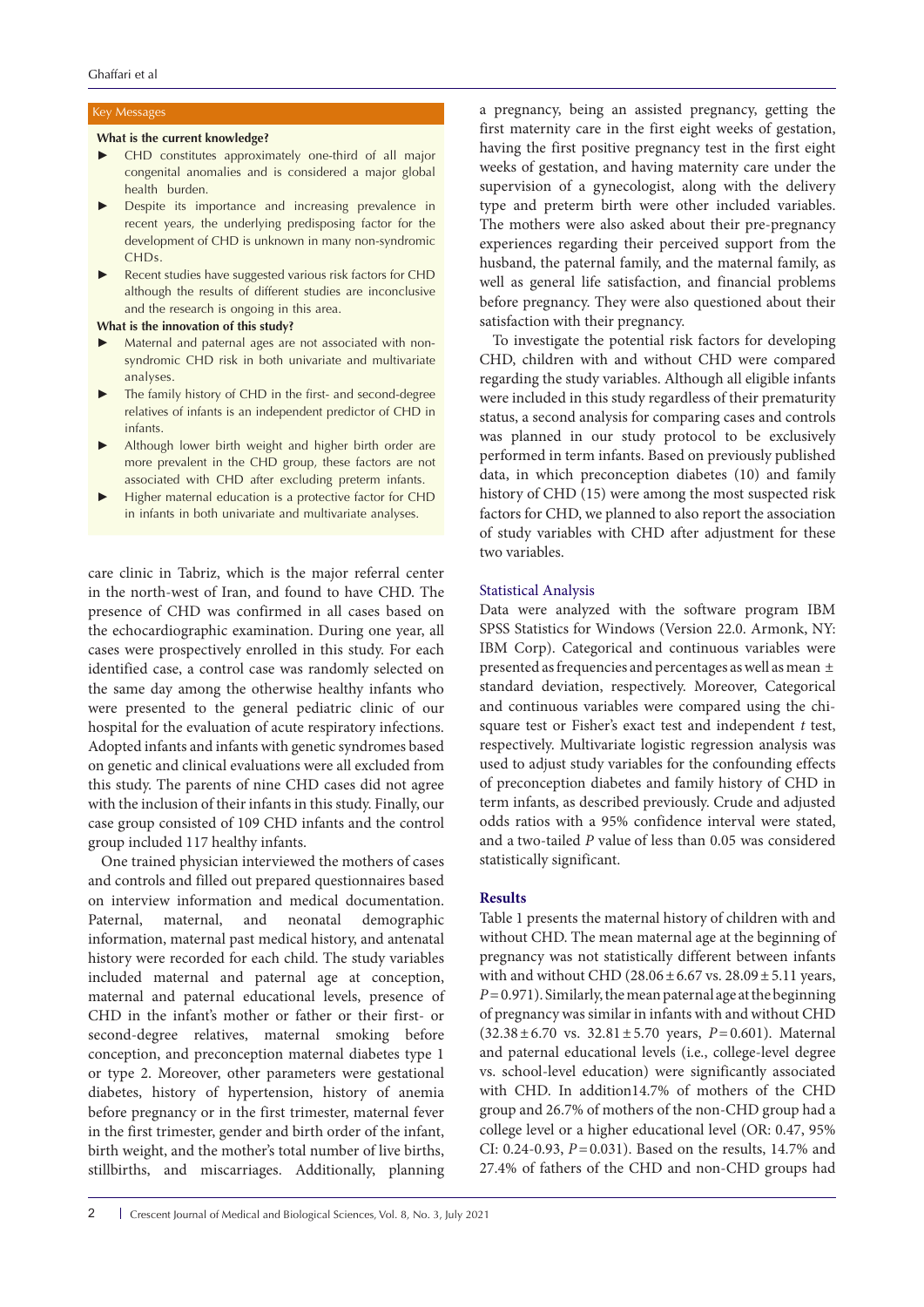**Table 1.** The Association of Parenteral and Neonatal Risk Factors and CHD in the Entire Study Sample

|                                                                | No CHD           | <b>CHD</b>    | <b>Odds Ratio</b>   | P Value                |
|----------------------------------------------------------------|------------------|---------------|---------------------|------------------------|
| Maternal age                                                   | $28.09 \pm 5.11$ | 28.06±6.67    | $0.99(0.95 - 1.04)$ | 0.971                  |
| Maternal age groups                                            |                  |               |                     | 0.113                  |
| $<$ 20                                                         | $6(5.1\%)$       | $6(5.5\%)$    | Reference           |                        |
| $20 - 24$                                                      | 22 (18.8%)       | 28 (25.7%)    | $1.27(0.36 - 4.49)$ |                        |
| $25 - 29$                                                      | 43 (36.8%)       | 37 (33.9%)    | $0.86(0.25-2.89)$   |                        |
| 30-34                                                          | $31(26.5\%)$     | $17(15.6\%)$  | $0.54(0.15-1.96)$   |                        |
| $35+$                                                          | $15(12.8\%)$     | $21(19.3\%)$  | $1.40(0.37 - 5.19)$ |                        |
| Paternal age                                                   | $32.81 \pm 5.70$ | 32.38±6.70    | $0.98(0.94-1.03)$   | 0.590                  |
| Paternal age groups                                            |                  |               |                     | 0.353                  |
| $<$ 20                                                         | $0(0.0\%)$       | $1(0.9\%)$    |                     |                        |
| $20 - 24$                                                      | $5(4.3\%)$       | $8(7.3\%)$    | Reference           |                        |
| $25 - 29$                                                      | 33 (28.2%)       | 31 (28.4%)    | $0.58(0.17-1.98)$   |                        |
| 30-34                                                          | 35 (29.9%)       | 39 (35.8%)    | $(0.20 - 2.32)$     |                        |
| $35+$                                                          | 44 (37.6%)       | $30(27.5\%)$  | $0.42(0.12 - 1.42)$ |                        |
| Maternal education (Collage degree or higher)                  | 31 (26.5%)       | $16(14.7\%)$  | $0.47(0.24-0.93)$   | 0.031                  |
| Paternal education (Collage degree or higher)                  | 32 (27.4%)       | 16 (14.7%)    | $0.45(0.23-0.89)$   | s0.023                 |
| Family history of CHD                                          | $6(5.9\%)$       | 18 (18.4%)    | 3.65 (1.39-9.60)    | $0.007*$               |
| Maternal smoking                                               | $2(1.7\%)$       | $4(3.7\%)$    | $2.19(0.39-12.2)$   | 0.432                  |
| Diabetes before or during pregnancy                            | $8(7.5\%)$       | 11 (10.9%)    | $0.66(0.25-1.71)$   | 0.473                  |
| Preconception type 2 diabetes                                  | $4(3.4\%)$       | $11(10.1\%)$  | 3.17 (0.97-10.22)   | 0.054                  |
| Gestational diabetes (Excluding pregestational diabetes)       | $4(3.5\%)$       | $0(0\%)$      |                     | $\bar{z}$              |
| Preconception hypertension or diagnosed in the first trimester | 30 (25.6%)       | 26 (23.9%)    | $0.95(0.69-1.31)$   | 0.761                  |
| Anemia                                                         | 22 (20.4%)       | $26(26.0\%)$  | $1.37(0.71 - 2.62)$ | 0.411                  |
| Fever in the first trimester                                   | $6(6.1\%)$       | $3(3.2\%)$    | $0.50(0.12 - 2.08)$ | 0.498                  |
| Gender of neonate (male %)                                     | 72 (61.5%)       | 73 (67.0%)    | $0.78(0.45 - 1.36)$ | 0.395                  |
| Preterm birth                                                  | $6(5.1\%)$       | 28 (25.7%)    | $1.95(1.55-2.45)$   | $< 0.001$ <sup>*</sup> |
| Birth weight (g)                                               | 3044±537         | 2846±756      | $1.01(1.00-1.02)$   | 0.025                  |
| Birth order                                                    |                  |               |                     | $0.030*$               |
| First born                                                     | 49 (41.9%)       | 46 (42.2%)    | Reference           |                        |
| Second born                                                    | 47 (40.2%)       | 32 (29.4%)    | $0.72(0.39-1.32)$   |                        |
| Third born                                                     | 14 (15.7%)       | $17(16.3\%)$  | $1.06(0.49-2.29)$   |                        |
| Fourth born or higher                                          | $2(2.2\%)$       | 12 (11.5%)    | 4.61 (1.23-17.25)   |                        |
| Unintended pregnancy                                           | 19 (17.1%)       | 26 (24.5%)    | $1.57(0.81 - 3.05)$ | 0.185                  |
| Assisted pregnancy                                             | $2(1.8\%)$       | $0(0.0\%)$    |                     |                        |
| Number of children                                             | $1.90.82 \pm$    | $1.70.88 \pm$ | $0.94(0.59-1.49)$   | 0.281                  |
| History of still births                                        | $2(1.7\%)$       | $5(4.6\%)$    | $0.66(0.40-1.08)$   | 0.267                  |
| History of miscarriages                                        | 14 (12.0%)       | 18 (16.5%)    | $0.46(0.14-1.55)$   | 0.430                  |
| First maternity care in the first 8 weeks of gestation         | 104 (93.7%)      | 95 (92.2%)    | $0.79(0.27 - 2.28)$ | 0.676                  |
| First positive pregnancy test in first 8 weeks of gestation    | 104 (93.7%)      | 95 (92.2%)    | $1.13(0.41 - 3.15)$ | 0.791                  |
| Maternity care under the supervision of gynecologist           | 87 (74.4%)       | 64 (58.7%)    | $0.49(0.27-0.86)$   | 0.013'                 |
| Cesarean section                                               | 77 (67.5%)       | 72 (66.1%)    | $0.93(0.53 - 1.63)$ | 0.887                  |

*Note*. CHD: Congenital heart diseases.

a college level or higher educational level (OR: 0.45, 95% CI: 0.23-0.89, *P*=0.023), respectively. Infants with CHD were significantly more likely to have a family history of CHD compared to those without CHD (18.4% vs. 5.9%, OR: 3.56, 95% CI: 1.35-9.40, *P*=0.007). The prevalence of maternal smoking was 3.7% and 1.7% in the CHD group and the other group with no significant difference, respectively  $(P=0.432)$ . The results further revealed that preconception maternal diabetes mellitus (DM) was present in 10.1% of the CHD group in comparison to the 3.4% of the non-CHD group (OR: 3.17, 95% CI: 0.97- 10.22, *P*=0.054). All mothers with preconception diabetes had type 2 DM. Gestational diabetes was only present in

four mothers of the control group. The maternal history of preconception hypertension, CHD, anemia, and fever in the first trimester of pregnancy were similar in groups with and those without CHD (Table1 ).

The mean number of previous miscarriages and stillbirths of mothers was statistically similar in groups with and without CHD (Table1 ). The prevalence of unintended pregnancy was 24.5% vs. 17.1% in infants with and without CHD with no significant difference (*P*=0.185). Based on the findings, 11.4% of mothers of the CHD group rated their life satisfaction as poor in comparison to 13.2% of mothers of the non-CHD group  $(P=0.837)$ . The rate of the self-reported poor financial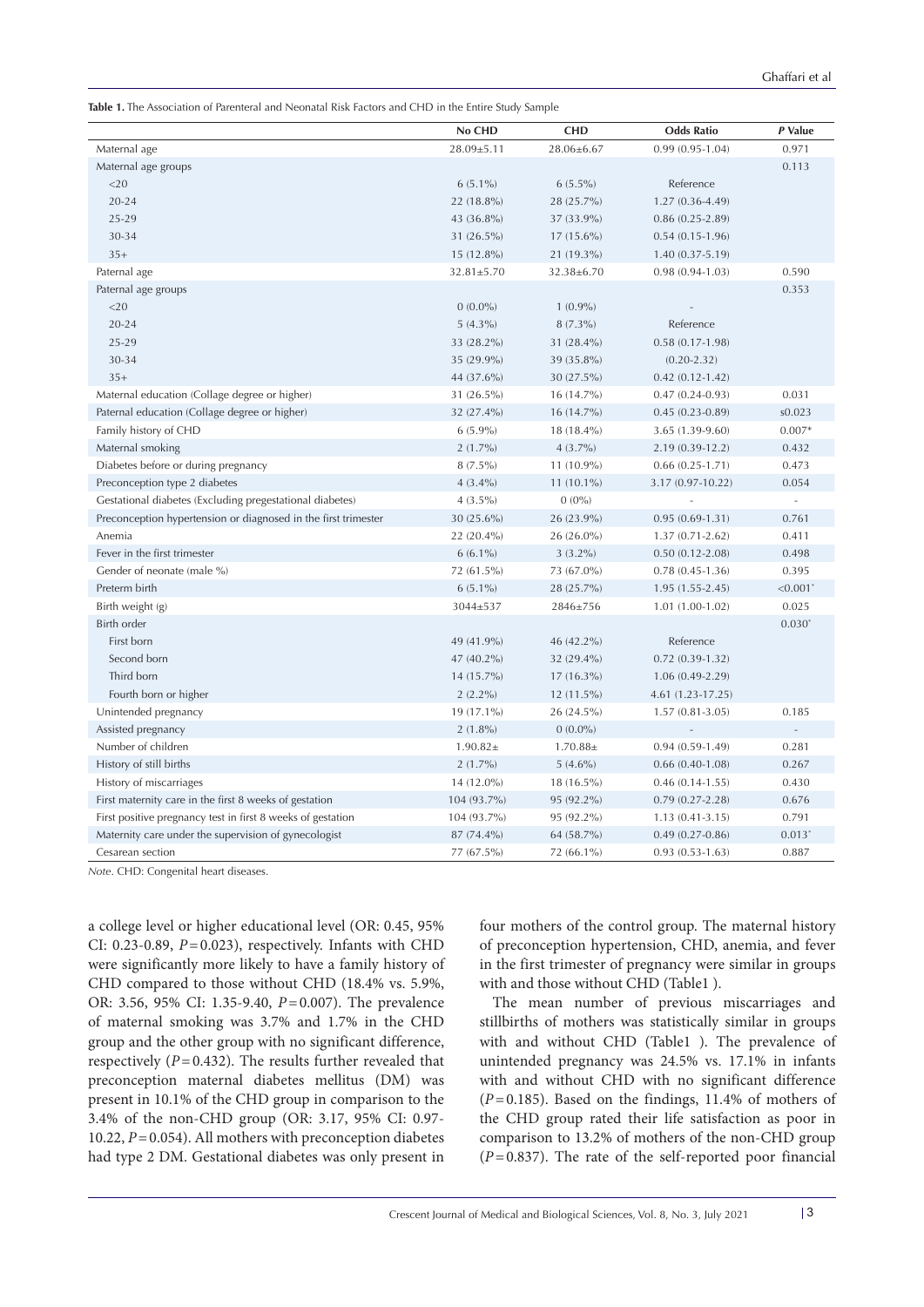status of the family was significantly higher in the CHD group compared to the non-CHD group (23.1% vs. 11.2%, *P*=0.020). As shown in Table 1, the mean neonatal birth weight was significantly lower in the CHD group in comparison to the non-CHD group  $(2864.17 \pm 756.45 \text{ vs.}$ 3044.75±537.14 grams, *P*=0.028). There was no gender difference between the two groups (*P*=0.374). Of the CHD group, 65.2% were males and 56.4% of the group without CHD were males. The prevalence of mothers, given birth with cesarean section, was similar in the two groups. In the CHD group, prenatal care was less likely to be under the direct supervision of a gynecologist in comparison to the non-CHD group (58.7% vs. 74.4%, *P*=0.013).

Table 2 provides the comparison of the CHD and non-CHD groups after excluding preterm deliveries. Higher maternal and paternal education levels were both associated with a lower likelihood of CHD. A family history of CHD was also more common in the CHD group. Maternity care under the direct supervision of a gynecologist was less common in the CHD group as well.

After adjustment for the confounding effects of the family history of CHD and maternal preconception DM, higher maternal education was significantly associated with lower CHD (Table3 ).

Table 4 summarizes the comparison of the two groups regarding their pre-pregnancy experiences regarding

**Table 2.** The Association of Parenteral and Neonatal Risk Factors and CHD in the Study Sample After Excluding Infants With Preterm Births

|                                                                 | No CHD $(n=111)$   | $CHD(n=81)$      | Odds Ratio (95% CI    | P Value                  |
|-----------------------------------------------------------------|--------------------|------------------|-----------------------|--------------------------|
| Maternal age                                                    | $28.04 \pm 5.01$   | $28.24 \pm 6.64$ | $1.01(0.95 - 1.05)$   | 0.811                    |
| Maternal age groups                                             |                    |                  |                       | 0.193                    |
| $<$ 20                                                          | $5(4.5\%)$         | $4(4.9\%)$       | Reference             |                          |
| $20$ to $24$                                                    | 22 (19.8%)         | 20 (24.7%)       | $1.13(0.26 - 4.83)$   |                          |
| $25 - 29$                                                       | 42 (37.8%)         | 30 (37.0%)       | $0.89(0.22 - 3.60)$   |                          |
| 30-34                                                           | 29 (26.1%)         | $11(13.6\%)$     | $0.47(0.10-2.09)$     |                          |
| $35+$                                                           | 13 (11.7%)         | 16 (19.8%)       | $1.53(0.34-6.92)$     |                          |
| Paternal age                                                    | $32.75 \pm 5.62$   | $32.25 \pm 5.85$ | $0.98(0.93 - 1.03)$   | 0.552                    |
| Paternal age groups                                             |                    |                  |                       | 0.153                    |
| $<$ 20                                                          | $0(0.0\%)$         | $0(0.0\%)$       |                       |                          |
| $20 - 24$                                                       | $4(3.6\%)$         | $6(7.4\%)$       | Reference             |                          |
| 25-29                                                           | 32 (28.8%)         | 20 (24.7%)       | $0.41(0.10-1.66)$     |                          |
| 30-34                                                           | 35 (31.5%)         | 35 (43.2%)       | $0.66(0.17-2.57)$     |                          |
| $35+$                                                           | $40(36.0\%)$       | 20 (24.7%)       | $0.33(0.08-1.32)$     |                          |
| Maternal education (Collage degree or higher)                   | 31 (27.9%)         | 12 (14.8%)       | 0.45(0.21.94)         | 0.034                    |
| Paternal education (Collage degree or higher)                   | 32 (28.8%)         | 13 (16.0%)       | $0.47(0.22 - 0.97)$   | 0.041                    |
| Family history of CHD                                           | $4(4.2\%)$         | 14 (19.2%)       | 5.39 (1.69-17.19)     | 0.004                    |
| Maternal smoking before conception                              | $2(1.8\%)$         | $2(2.5\%)$       | $1.38(0.19-10.06)$    | 0.750                    |
| Diabetes before or during pregnancy                             | $8(7.8\%)$         | 8 (11.0%)        | $1.44(0.51 - 4.05)$   | 0.483                    |
| Preconception type 2 diabetes                                   | $4(3.6\%)$         | $8(9.9\%)$       | 2.93 (0.85-10.09)     | 0.088                    |
| Gestational diabetes (Excluding pregestational diabetes)        | $4(3.7\%)$         | $0(0.0\%)$       |                       | $\overline{\phantom{a}}$ |
| Hypertension before pregnancy or in first trimester             | 28 (25.2%)         | 22 (27.2%)       | $1.05(0.73 - 1.53)$   | 0.892                    |
| Anemia                                                          | 19 (18.6%)         | 20 (26.7%)       | $1.58(0.77-3.24)$     | 0.204                    |
| CHD in mother                                                   | $1(1.1\%)$         | $2(2.8\%)$       | 2.49 (0.22-28.06)     | 0.460                    |
| Fever in the first trimester                                    | $6(6.5\%)$         | $1(1.4\%)$       | $0.204(0.024 - 1.73)$ | 0.146                    |
| Gender of neonate (male)                                        | 69 (62.2%)         | 56 (69.1%)       | $1.36(0.74 - 2.50)$   | 0.317                    |
| Birth weight of infant (grams)                                  | $3102.3 \pm 465.9$ | 3063.8±619.8     | $1.00(0.99-1.00)$     | 0.629                    |
| Birth order                                                     |                    |                  |                       | 0.222                    |
| First pregnancy                                                 | 47 (42.3%)         | 33 (40.7%)       | Reference             |                          |
| Second pregnancy                                                | 44 (39.6%)         | 25 (30.9%)       | $0.80(0.41 - 1.57)$   |                          |
| Third pregnancy                                                 | $17(15.3\%)$       | 16 (19.8%)       | $1.34(0.59-3.03)$     |                          |
| Forth pregnancy or higher                                       | $3(2.7\%)$         | $7(8.6\%)$       | 3.32 (0.80-13.8)      |                          |
| Number of live births                                           | $1.93 \pm 0.83$    | $1.77 \pm 0.83$  | $0.78(0.52 - 1.16)$   | 0.634                    |
| History of still births                                         | $1(0.9\%)$         | $3(3.7\%)$       | $0.55(0.30-0.99)$     | 0.312                    |
| History of miscarriages                                         | 13 (11.7%)         | 12 (14.8%)       | $0.86(0.55-1.34)$     | 0.679                    |
| Unintended pregnancy                                            | 18 (17.0%)         | 21 (26.6%)       | $1.77(0.86 - 3.60)$   | 0.116                    |
| Assisted pregnancy                                              | $2(1.9\%)$         | $0(0.0\%)$       |                       |                          |
| First maternity care in the first 8 Weeks of gestation          | $7(6.6\%)$         | $5(6.6\%)$       | $0.99(0.30-3.26)$     | 0.990                    |
| First positive pregnancy test in the first 8 weeks of gestation | $7(6.4\%)$         | $4(5.3\%)$       | $0.82(0.23-2.90)$     | 0.761                    |
| Maternity care under the supervision of a gynecologist          | 81 (73.0%)         | 48 (59.3%)       | $0.53(0.29-0.99)$     | 0.047                    |
| Cesarean section                                                | 73 (67.6%)         | 56 (69.1%)       | $0.93(0.51-1.73)$     | 0.822                    |

*Note*. CHD: Congenital heart diseases.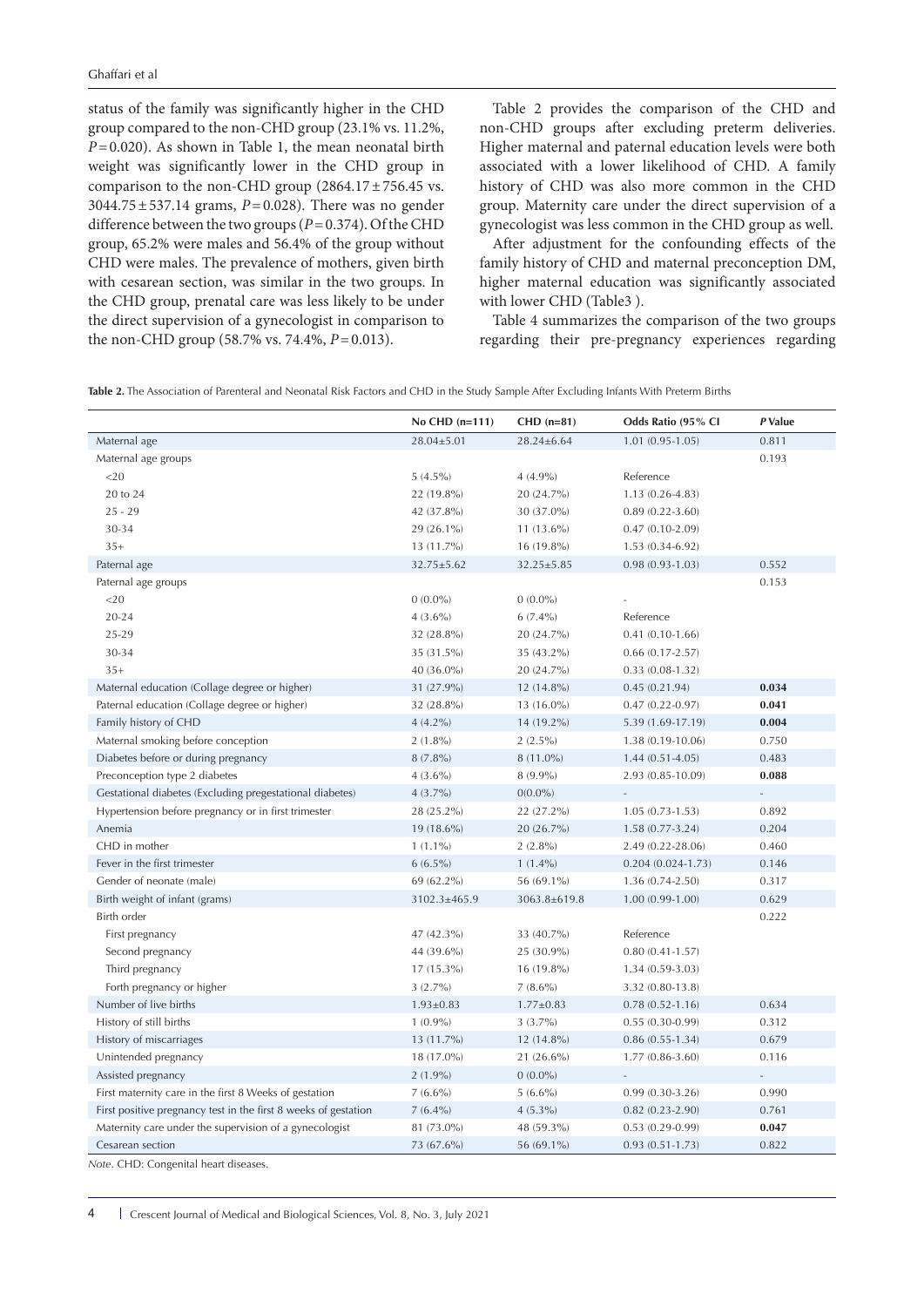**Table 3.** Adjusted Odds Ratios With a 95% CI for Study Variables in Term Infants

|                                                                 | Adjusted Odds Ratio (95% CI) | P Value |
|-----------------------------------------------------------------|------------------------------|---------|
| Maternal age                                                    | $0.98(0.93 - 1.04)$          | 0.620   |
| Paternal age                                                    | $0.96(0.91-1.01)$            | 0.170   |
| Maternal education (Collage degree or higher)                   | $0.45(0.21-0.98)$            | 0.045   |
| Paternal education (Collage degree or higher)                   | $0.54(0.24-1.05)$            | 0.071   |
| Family history of CHD <sup>a</sup>                              | 5.45 (1.71-17.37)            | 0.004   |
| Maternal smoking before conception                              | $1.72(0.20 - 17.62)$         | 0.699   |
| Diabetes before or during pregnancy <sup>b</sup>                | $1.42(0.49-4.11)$            | 0.516   |
| Preconception type 2 diabetes <sup>b</sup>                      | 2.77 (0.78-9.84)             | 0.115   |
| Gestational diabetes (Excluding pregestational diabetes)        |                              |         |
| Hypertension before pregnancy or in first trimester             | $0.97(0.50-1.96)$            | 0.992   |
| Anemia                                                          | $0.67(0.32 - 1.39)$          | 0.671   |
| Fever in the first trimester                                    | $1.81(0.01-1.73)$            | 0.138   |
| Gender of neonate (male)                                        | $1.65(0.86-3.17)$            | 0.127   |
| Birth weight of infant (grams)                                  | $1.00(0.99-1.01)$            | 0.336   |
| Birth order                                                     |                              |         |
| First pregnancy                                                 | Reference                    | 0,321   |
| Second pregnancy                                                | $0.74(0.37 - 1.47)$          | 0.397   |
| Third pregnancy                                                 | $1.06(0.44 - 2.56)$          | 0.881   |
| Forth pregnancy or higher                                       | 2.91 (0.66-12.69)            | 0.155   |
| Number of live births                                           | $0.67(0.44-1.03)$            | 0.074   |
| History of still births                                         | 3.92 (0.37-40.98)            | 0.294   |
| History of miscarriages                                         | $1.33(0.55-3.17)$            | 0.517   |
| Unintended pregnancy                                            | $1.68(0.80-3.51)$            | 0.168   |
| Assisted pregnancy                                              |                              |         |
| First maternity care in the first 8 weeks of gestation          | $0.953(0.281 - 3.236)$       | 0.938   |
| First positive pregnancy test in the first 8 weeks of gestation | $0.768(0.204 - 2.89)$        | 0.696   |
| Maternity care under the supervision of gynecologist            | $0.558(0.297 - 1.049)$       | 0.070   |
| Cesarean section                                                | $1.10(0.58-2.10)$            | 0.761   |

*Note*. CI: Confidence interval; CHD: Congenital heart diseases. Odds ratios are adjusted for the family history of congenital heart defects and preconception maternal diabetes mellitus.

a Adjusted only for maternal preconception diabetes.

**b** Adjusted only for a family history of congenial heart defects.

social and financial stressors in the whole study sample and after the exclusion of preterm infants. Finally, the mothers of infants with CHD were more likely to report poor emotional support from the paternal family and having financial problems before pregnancy.

# **Discussion**

Our results revealed that higher maternal education, higher paternal education, family history of CHD in the first- or second-degree relatives of infants, lower birth weight, preterm birth, being the fourth birth order or higher were more prevalent in infants with CHD in comparison to the control group. The mothers of infants with CHD were less likely to receive maternity care under the supervision of a gynecologist. There was a non-significant trend toward higher preconception DM in mothers of the CHD group. However, our results demonstrated that higher birth order and lower birth weight were not associated with CHD after the exclusion of preterm infants from both cases and controls.

Different genetic factors can lead to the development of CHD, including chromosomal abnormalities, subchromosomal deletions, or duplications and single-

gene mutations. However, no genetic component could be identified in the majority of CHD patients (16), leading to investigations for identifying the environmental factors that predispose the fetus to develop CHD. However, the exact mechanisms by which various possible environmental factors exert their effect on the normal development of the cardiovascular system is still uncertain. Although some CHD subtypes appear soon after birth or during the infancy period, some mild cases remain undetected, making the investigations more challenging for finding the possible causes (17).

Although the role of genetics has been emphasized in the literature, the exact genetic components of nonsyndromic CHD need further investigation and approval (18). Our study points to the association of CHD with a family history of CHD, which provides additional clinical evidence for the genetic components of CHD. In a study by Snijder et al, maternal but not paternal family history of CHD was associated with CHD (12). Likewise, Chou et al found maternal CHD as a predisposing factor for CHD in the offspring (19). Given that our findings show a strong association between the family history of CHD and the risk of development of CHD even after adjustment for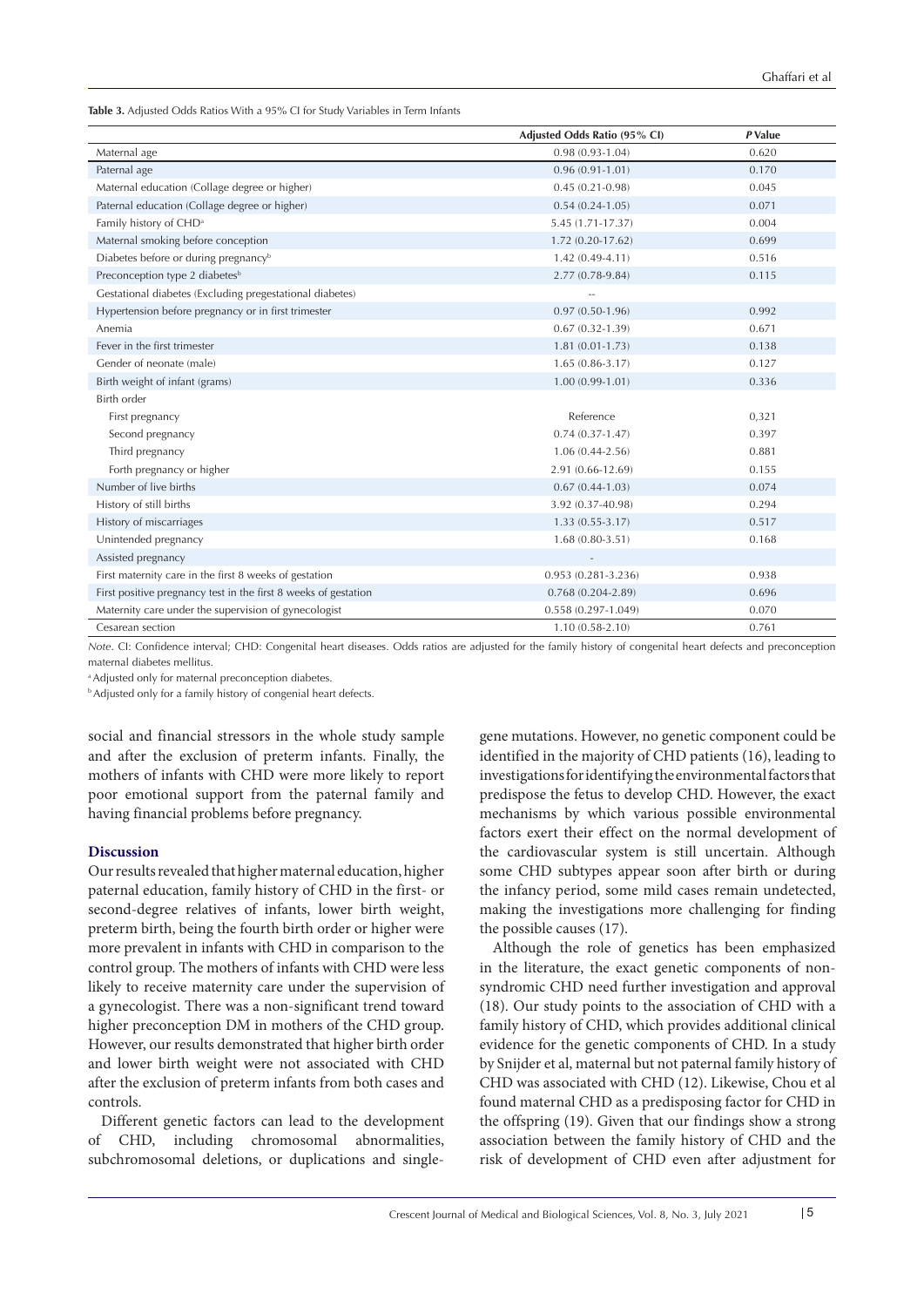**Table 4.** Comparison of the CHD Group With the Control Group Regarding Social and Financial Stressors

|                                                 | No CHD       | <b>CHD</b>   | <b>Odds Ratio</b>    | P value |
|-------------------------------------------------|--------------|--------------|----------------------|---------|
| Perceived poor support from the husband         | $3(2.6\%)$   | $5(4.6\%)$   | $0.85(0.39-1.82)$    | 0.490   |
| Perceived poor support from the paternal family | $10(8.7\%)$  | 25 (23.4%)   | 3.20 (1.45-7.04)     | 0.003   |
| Perceived poor support from the maternal family | $6(5.5\%)$   | $11(10.3\%)$ | $0.96(0.47-1.96)$    | 0.214   |
| Poor maternal satisfaction for being pregnant   | $16(13.8\%)$ | $10(9.5\%)$  | $0.65(0.28-1.52)$    | 0.325   |
| Poor financial status                           | $12(11.2\%)$ | $25(23.1\%)$ | $2.38(1.12 - 5.04)$  | 0.020   |
| Poor life satisfaction of the mother            | 15 (13.2%)   | $12(11.4\%)$ |                      | 0.837   |
| After excluding preterm infants                 |              |              |                      |         |
| Perceived poor support from the husband         | $2(1.9\%)$   | $3(3.8\%)$   | $2.06(0.33-12.65)$   | 0.433   |
| Perceived poor support from the paternal family | $9(8.3\%)$   | $19(23.8\%)$ | $3.46(1.47-8.13)$    | 0.004   |
| Perceived poor support from the maternal family | $5(4.8\%)$   | $8(10.1\%)$  | $2.06(0.33 - 12.65)$ | 0.433   |
| Poor maternal satisfaction for being pregnant   | $15(13.6\%)$ | $7(9.0\%)$   | $1.60(0.62 - 4.13)$  | 0.454   |
| Poor financial status                           | $10(9.9\%)$  | 18 (22.5%)   | $2.64(1.14-6.10)$    | 0.034   |
| Poor life satisfaction of the mother            | $13(12.0\%)$ | $9(11.4\%)$  | $0.94(0.38-2.32)$    | 0.893   |

*Note*. CHD: Congenital heart diseases.

preconception diabetes in term infant, a careful assessment of the familial history of CHD in preconception and prenatal care is of great importance.

Regarding the association of CHD with maternal and paternal age, there are conflicting results in the literature (20-22). In the current study, no association was found regarding maternal or paternal age with the risk of CHD in infants even after adjustment for family history of CHD and DM after excluding preterm infants., Schofield et al also reported no significant association between maternal age and CHD risk (23). Similarly, Best et al demonstrated no relationship between maternal age at delivery time and CHD (7). Likewise, Fung et al discovered no association between either maternal or paternal age with the risk of CHD without a genetic basis. Nevertheless, both factors were associated with genetic-related CHD (21). In contrast, some studies revealed an association between higher maternal age but not paternal with CHD (12, 24). Abqari et al found that both maternal and paternal ages were related to certain types of CHD in the offspring (24). In another study, Olshan et al also reported an association between age and risk of CHD among patients with ventricular septal defects, atrial septal defects, and patent ductus arteriosus (25). In an analysis of non-chromosomal birth defects, Reefhuis and Honein identified an increased risk of CHD in mothers of 35-40 years of age (20). The association of maternal age and the risk of CHD may also be affected by racial or ethnic variations (14), which may partly describe the differing results of studies in various countries. It is believed that this may necessitate complete prenatal screening programs in mothers regardless of their age.

Maternal diseases and environmental exposures before or during pregnancy may also predispose offspring to CHD (8,19,26,27). Based on our results, a non-significant trend was found toward a higher prevalence of mothers with preconception type 2 DM in the CHD group. Likewise, Oyen et al reported a higher risk for developing CHD

in the offspring of mothers with type 1 or 2 DM. Their findings also revealed that the risk might further increase in mothers with an acute complication of pregestational diabetes (8).

We found no association between smoking during pregnancy and CHD. However, it should be mentioned that there were few smoker mothers in our study sample. In a meta-analysis, cigarette smoking was not found to be related to CHD risk (28) although another meta-analysis established the association of smoking with an increased risk of CHD (29).

The results of our study regarding the association of lower birth weight with CHD confirm previous findings in the literature (12,23,30). However, in our study, lower birth weight was no longer associated with CHD after excluding preterm infants from the analysis. We also found that the mothers of the CHD group were less likely to receive maternity care under the supervision of a gynecologist. Considering the suggested role of vitamin and folic acid supplementations in decreasing the risk of CHD (11, 27) and the association of a higher maternal educational level with a lower risk of CHD in our study, this finding may suggest the preventive role of more evidence-based prenatal care, delivered by a gynecologist and better compliance of mothers with the prescribed supplements. However, a better understanding of the reasons for this finding needs further investigation.

Interestingly, we found higher maternal and paternal educational levels as protective factors for CHD, and the maternal education level remained significant even after adjustment for confounding factors. In addition, self-reported economic problems in the family before conception were associated with a higher prevalence of CHD. Globally, the prevalence of CHD is shown to differ based on the income level of the countries. Although the prevalence of CHD is reported to be the lowest in the low-income countries of Africa, under-diagnosis is suggested as the cause of this finding (3,31). In line with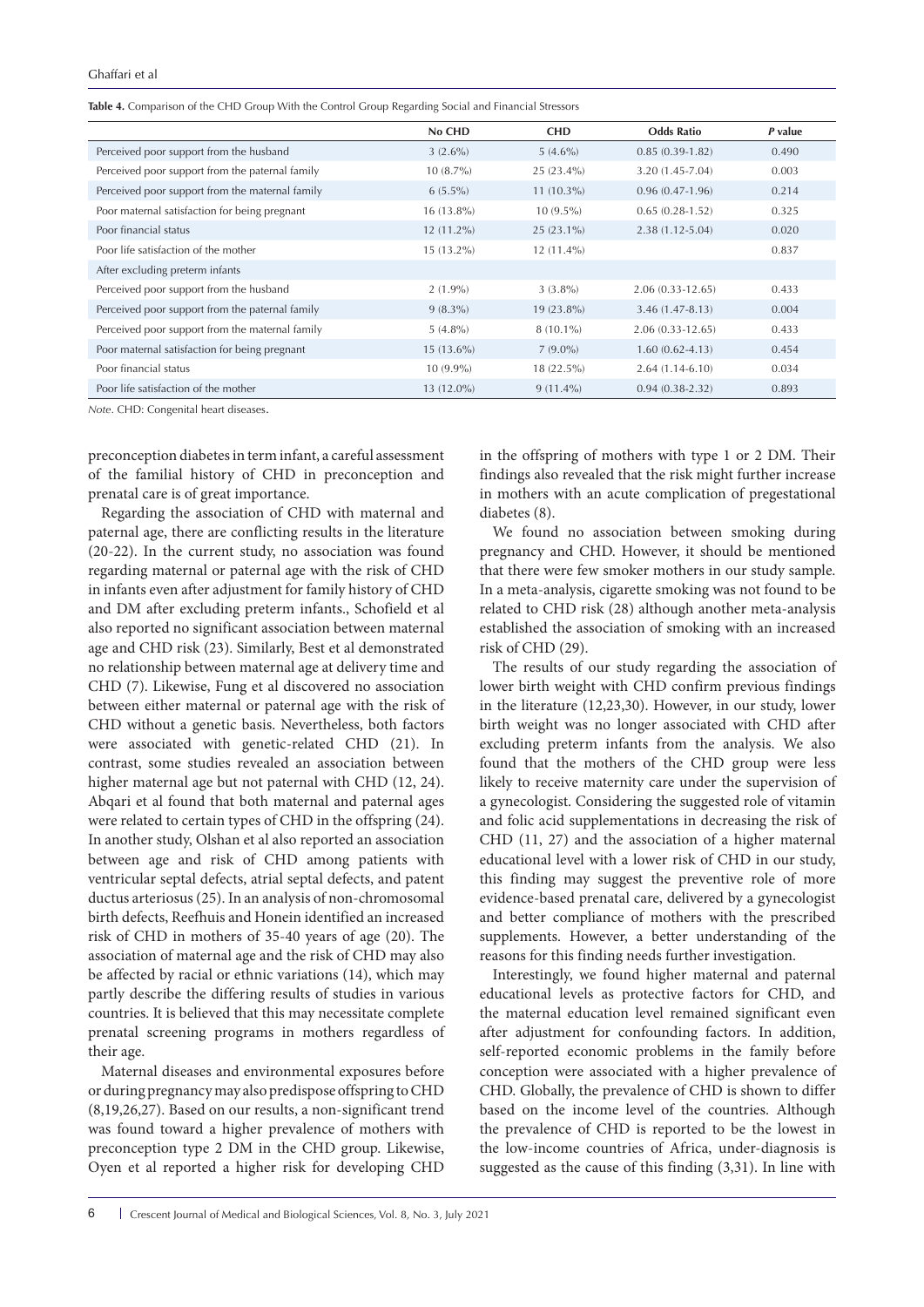our findings, the results of a meta-analysis indicated the negative association of the higher maternal educational level and higher family income with the risk of CHD in the offspring (32). Access to healthcare, environmental factors and genetic composition may all contribute to the observed differences.

# **Conclusions**

In general, the results of our study demonstrate that maternal and paternal ages are not associated with CHD in both univariate and multivariate analyses. A family history of CHD in the first- or second-degree relatives of infants is a significant predictor of CHD in infants even after adjustment for maternal preconception DM. Higher maternal education is associated with a lower risk of CHD in infants even after excluding preterm infants and adjustment for maternal preconception DM and family history of CHD. Eventually, our finding represents the need for a more enhanced primary care program, especially in patients with poor financial status and a family history of CHD regardless of the maternal and paternal age.

# **Limitations**

This is a preliminary single-center study from a pediatric cardiology clinic with a limited number of cases. Considering that the number of patients in each CHD subtype was limited, it was impossible to analyze the risk factors for each CHD subtype. This study only focused on live infants with CHD and had no information regarding cases who had died of the disease after live birth or the CHD cases which resulted in abortion or stillbirth. We also used a case-control study by a questionnaire, which predisposes the study to recall-bias. Larger populationbased studies preferably including all prenatally diagnosed CHDs are needed to investigate the suggested risk factors of our study in more detail.

#### **Authors' Contribution**

SG: concept and design; SF and MNB: data collection and interpretation of the data; NK and KGD: performing of the study and writing of the draft; MM, RN and RP: data analysis, article summary and article submission; AT: wrote the manuscript, final editing was done. All authors read and approved the study.

#### **Conflict of Interests**

Authors have no conflict of interests.

# **Ethical Issues**

The Ethics Committee of Tabriz University of Medical Sciences reviewed and approved the study protocol (the approval number of 91/9/27-5/4/8817). Informed consent for participation was obtained from the parents of the included infants. All study protocols followed the ethical standards of the research and Ethics Committee of Tabriz University of Medical Sciences and with the Helsinki Declaration of 1975, as revised in 2013. Complete patient privacy was maintained in all steps of this study.

# **Financial Support**

This research received no specific grant from any funding agency,

commercial or not-for-profit sectors.

#### **References**

- 1. Dolk H, Loane M, Garne E. Congenital heart defects in Europe: prevalence and perinatal mortality, 2000 to 2005. Circulation. 2011;123(8):841-849. doi:10.1161/ circulationaha.110.958405
- 2. Marelli AJ, Mackie AS, Ionescu-Ittu R, Rahme E, Pilote L. Congenital heart disease in the general population: changing prevalence and age distribution. Circulation. 2007;115(2):163- 172. doi:10.1161/circulationaha.106.627224
- 3. Liu Y, Chen S, Zühlke L, et al. Global birth prevalence of congenital heart defects 1970-2017: updated systematic review and meta-analysis of 260 studies. Int J Epidemiol. 2019;48(2):455-463. doi:10.1093/ije/dyz009
- 4. Zahed Pasha Y, Vahedi A, Zamani M, Alizadeh-Navaei R, Zahed Pasha E. Prevalence of birth defects in Iran: a systematic review and meta-analysis. Arch Iran Med. 2017;20(6):376- 385.
- 5. Akhirome E, Walton NA, Nogee JM, Jay PY. The complex genetic basis of congenital heart defects. Circ J. 2017;81(5):629-634. doi:10.1253/circj.CJ-16-1343
- 6. Wilson PD, Loffredo CA, Correa-Villaseñor A, Ferencz C. Attributable fraction for cardiac malformations. Am J Epidemiol. 1998;148(5):414-423. doi:10.1093/oxfordjournals. aje.a009666
- Best KE, Rankin J. Is advanced maternal age a risk factor for congenital heart disease? Birth Defects Res A Clin Mol Teratol. 2016;106(6):461-467. doi:10.1002/bdra.23507
- Øyen N, Diaz LJ, Leirgul E, et al. Prepregnancy diabetes and offspring risk of congenital heart disease: a nationwide cohort study. Circulation. 2016;133(23):2243-2253. doi:10.1161/ circulationaha.115.017465
- 9. Colt JS, Blair A. Parental occupational exposures and risk of childhood cancer. Environ Health Perspect. 1998;106(Suppl 3):909-925. doi:10.1289/ehp.98106909
- 10. Corrigan N, Brazil DP, McAuliffe F. Fetal cardiac effects of maternal hyperglycemia during pregnancy. Birth Defects Res A Clin Mol Teratol. 2009;85(6):523-530. doi:10.1002/ bdra.20567
- 11. Czeizel AE, Vereczkey A, Szabó I. Folic acid in pregnant women associated with reduced prevalence of severe congenital heart defects in their children: a national population-based casecontrol study. Eur J Obstet Gynecol Reprod Biol. 2015;193:34- 39. doi:10.1016/j.ejogrb.2015.06.024
- 12. Snijder CA, Vlot IJ, Burdorf A, et al. Congenital heart defects and parental occupational exposure to chemicals. Hum Reprod. 2012;27(5):1510-1517. doi:10.1093/humrep/des043
- 13. Liang Q, Gong W, Zheng D, Zhong R, Wen Y, Wang X. The influence of maternal exposure history to virus and medicine during pregnancy on congenital heart defects of fetus. Environ Sci Pollut Res Int. 2017;24(6):5628-5632. doi:10.1007/ s11356-016-8198-4
- 14. Miller A, Riehle-Colarusso T, Siffel C, Frías JL, Correa A. Maternal age and prevalence of isolated congenital heart defects in an urban area of the United States. Am J Med Genet A. 2011;155A(9):2137-2145. doi:10.1002/ajmg.a.34130
- 15. Øyen N, Poulsen G, Boyd HA, Wohlfahrt J, Jensen PK, Melbye M. Recurrence of congenital heart defects in families. Circulation. 2009;120(4):295-301. doi:10.1161/ circulationaha.109.857987
- 16. Russell MW, Chung WK, Kaltman JR, Miller TA. Advances in the understanding of the genetic determinants of congenital heart disease and their impact on clinical outcomes. J Am Heart Assoc. 2018;7(6):e006906. doi:10.1161/jaha.117.006906
- 17. Sommer RJ, Hijazi ZM, Rhodes JF Jr. Pathophysiology of